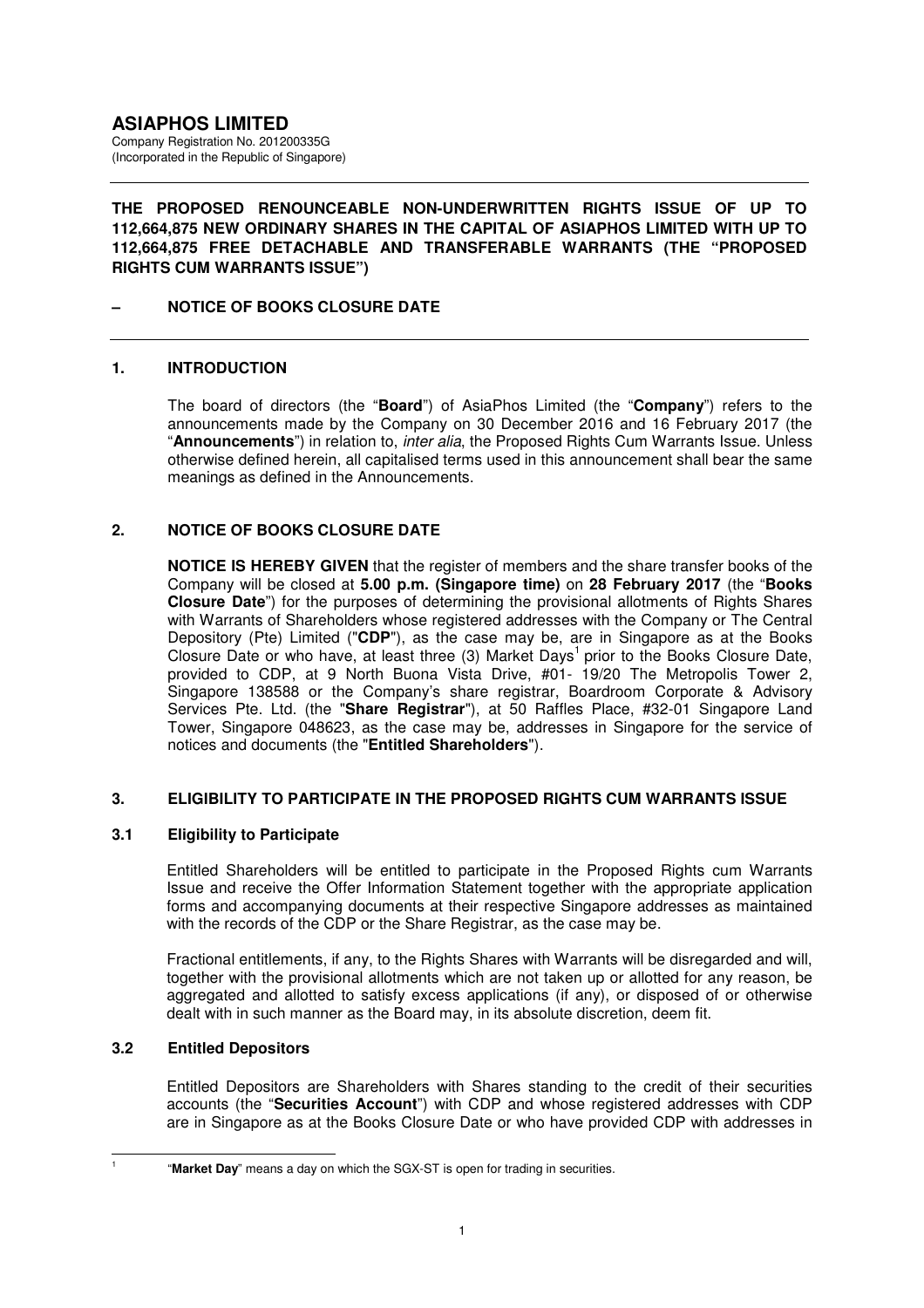Singapore for the service of notices and documents not later than 5.00 p.m. (Singapore time) on the date falling three (3) Market Days prior to the Books Closure Date (the "**Entitled Depositors**").

Entitled Depositors will be provisionally allotted the Rights Shares with Warrants on the basis of the number of Shares standing to the credit of their Securities Accounts as at 5.00 p.m. (Singapore time) on the Books Closure Date.

#### **3.3 Entitled Scripholders**

Entitled Scripholders are Shareholders whose (i) share certificates are not deposited with CDP, (ii) Shares are registered in their own names, and (iii) registered addresses with the Share Registrar are in Singapore as at the Books Closure Date or who have provided the Share Registrar with addresses in Singapore for the service of notices and documents not later than 5.00 p.m. (Singapore time) on the date falling three (3) Market Days prior to the Books Closure Date, and who have tendered to the Share Registrar valid transfers of their Shares and the certificates relating thereto for registration up to the Books Closure Date (the "**Entitled Scripholders**").

Entitled Scripholders will have to submit duly completed and stamped transfers in respect of Shares not registered in the name of CDP, together with all relevant documents of title, so as to be received up to 5.00 p.m. (Singapore time) on the Books Closure Date by the Share Registrar, in order to be registered to determine provisional allotments of Rights Shares with Warrants.

#### **3.4 Foreign Shareholders**

The distribution of the Offer Information Statement and its accompanying documents may be prohibited or restricted (either absolutely or subject to various securities laws requirements, whether legal or administrative, being complied with) in certain jurisdictions under the relevant securities laws of those jurisdictions. For practical reasons and in order to avoid any violation of the securities legislation applicable in jurisdictions other than Singapore, the Offer Information Statement and its accompanying documents will NOT be despatched to Shareholders with registered addresses outside Singapore and who have not, at least three (3) Market Days prior to the Books Closure Date, provided CDP or the Share Registrar, as the case may be, with addresses in Singapore for the service of notices and documents (the "**Foreign Shareholders**") and accordingly, the Rights Shares with Warrants will NOT be offered to Foreign Shareholders.

The Offer Information Statement and its accompanying documents will not be despatched, lodged, registered or filed in any jurisdiction other than Singapore. Accordingly, Foreign Shareholders will not be entitled to participate in the Proposed Rights cum Warrants Issue. As Foreign Shareholders will not be entitled to participate in the Proposed Rights cum Warrants Issue, no provisional allotment of Rights Shares with Warrants will be made to Foreign Shareholders and no purported acceptance thereof or application for any excess Rights Shares with Warrants therefor by any Foreign Shareholder will be valid.

**SHAREHOLDERS WITH REGISTERED ADDRESSES OUTSIDE SINGAPORE WHO WISH TO PARTICIPATE IN THE PROPOSED RIGHTS CUM WARRANTS ISSUE MAY PROVIDE AN ADDRESS IN SINGAPORE FOR THE SERVICE OF NOTICES AND DOCUMENTS BY NOTIFYING IN WRITING, AS THE CASE MAY BE, (I) THE CENTRAL DEPOSITORY (PTE) LIMITED AT 9 NORTH BUONA VISTA DRIVE, #01- 19/20 THE METROPOLIS TOWER 2, SINGAPORE 138588 OR (II) ASIAPHOS LIMITED C/O THE SHARE REGISTRAR, BOARDROOM CORPORATE & ADVISORY SERVICES PRIVATE LIMITED, AT 50 RAFFLES PLACE, #32-01 SINGAPORE LAND TOWER, SINGAPORE 048623, IN EACH CASE, AT LEAST THREE (3) MARKET DAYS PRIOR TO THE BOOKS CLOSURE DATE.**